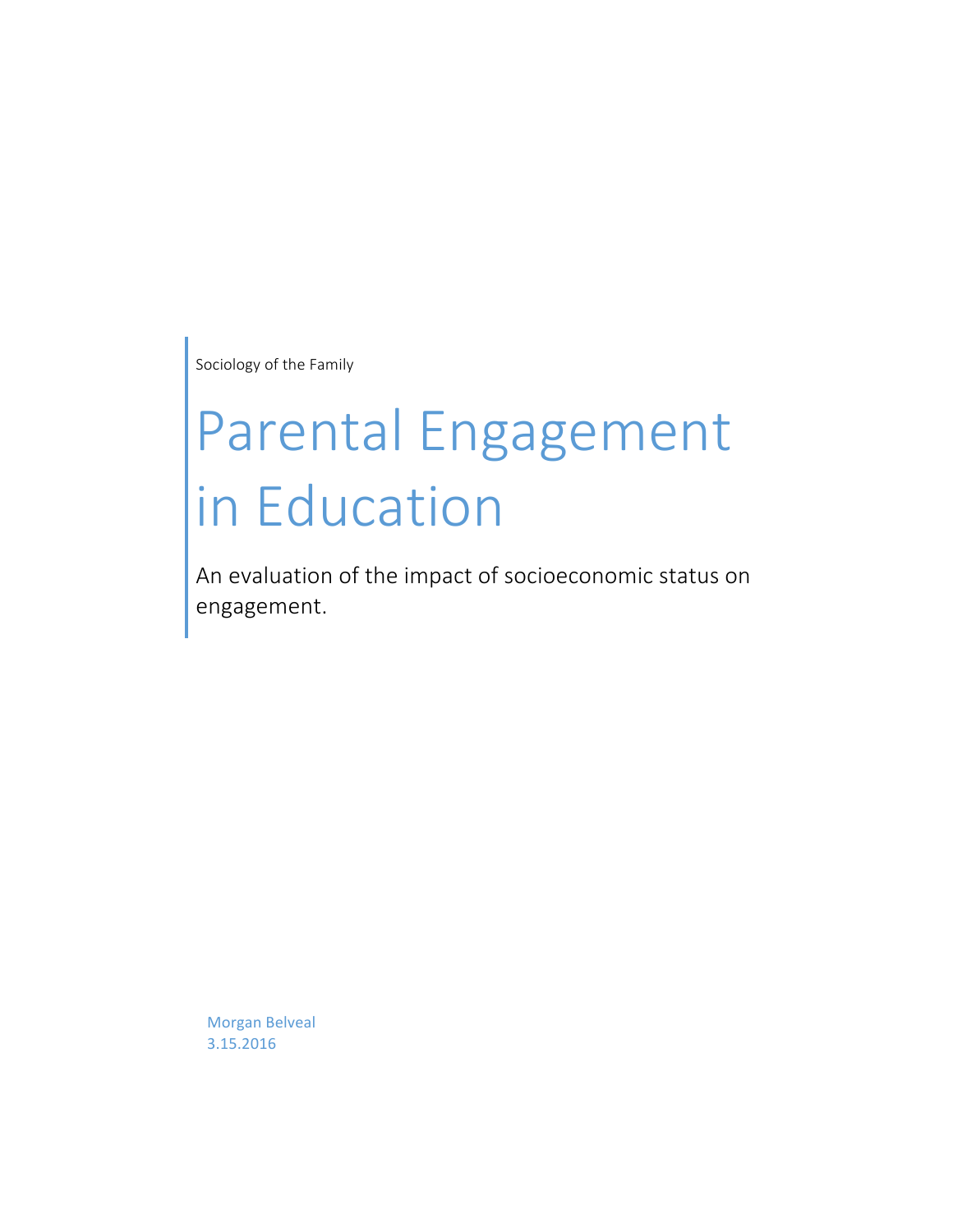# Line of research

Academic Achievement (AA) is attributed to many diverse factors in a student's life. For the purpose of this study, I am interested in reviewing the influence parent engagement has on AA. More specifically, I am interested in the way parent engagement in education shifts in its effectiveness across socioeconomic status (SES). Currently, the rhetoric surrounding parent engagement in a child's education accepts that parent engagement is an influential factor in AA. So my line of research will focus on the similarities and differences that present themselves across differing socioeconomic statuses. For the sake of this research, SES will primarily represent household income, immigrant status, and maternal education.

#### Purpose

In a nation constantly striving to improve measures of academic achievement, it is fundamental to our academic success as a nation that we comprehensively understand the factors holding influence in the field of AA. In addition to interpreting the factors at a holistically influential level, it is also crucial that we take a step closer and analyze the factors that influence each macro level influential factor. For that reason, I have decided to further research the extent of the impact SES has on the quality of parental engagement in their child's academic achievement. In addition, the following analysis will outline successful parent engagement and interpret the impact successful parent engagement has on AA. With an in depth understanding of the influence of SES on parental engagement, we will be able to better understand its role in working towards increased AA and we will be able to provide adequate solutions and interventions to students.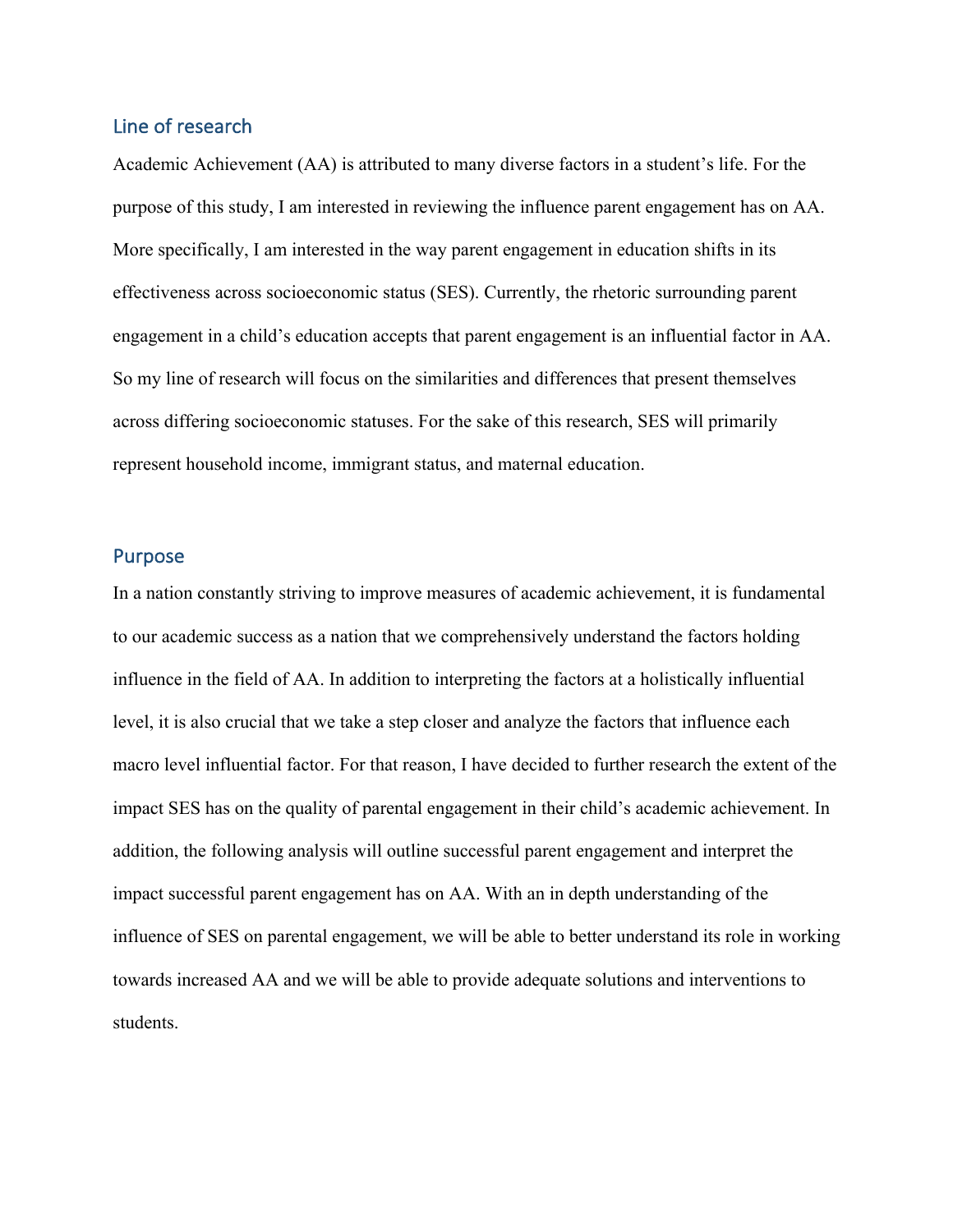# Research questions/hypotheses

There is an abundance of research into the role parent engagement plays in improving academic achievement. The majority of the research looks at the relationship between parent engagement and AA. While this approach is necessary, I feel understanding the motivational factors behind parent engagement will lead to a more actionable conclusion. In a review of a pilot study regarding parent engagement, Alemeda-Lawson discusses the strongly supported conclusion that parent involvement and AA are positively correlated when analyzed independently from other socio-demographic characteristics (Alemeda-Lawson 2014). This consistent positive association assures in me the idea that we need to identify ways to strengthen the quality of parental engagement. This notion, coupled with my desire to research the ways minority populations experience systems, has lead me to pose the following research questions:

- RQ1 What are the characteristics most closely aligned with successful parent engagement in their child's academic success?
- RQ2 What impact can successful parental engagement have on a child's academic achievement?

RQ3 In what ways does SES impact the quality of parental engagement? With these research questions answered, I will have a strong understanding of the role SES plays in parent engagement in education as well as a strong understanding of the role parental engagement plays in a child's AA.

#### **Literature review**

Alameda-Lawson saw a need to run a pilot study of an alternate form of parent engagement that focuses on building communities of support among parents. The pilot study use a group of 16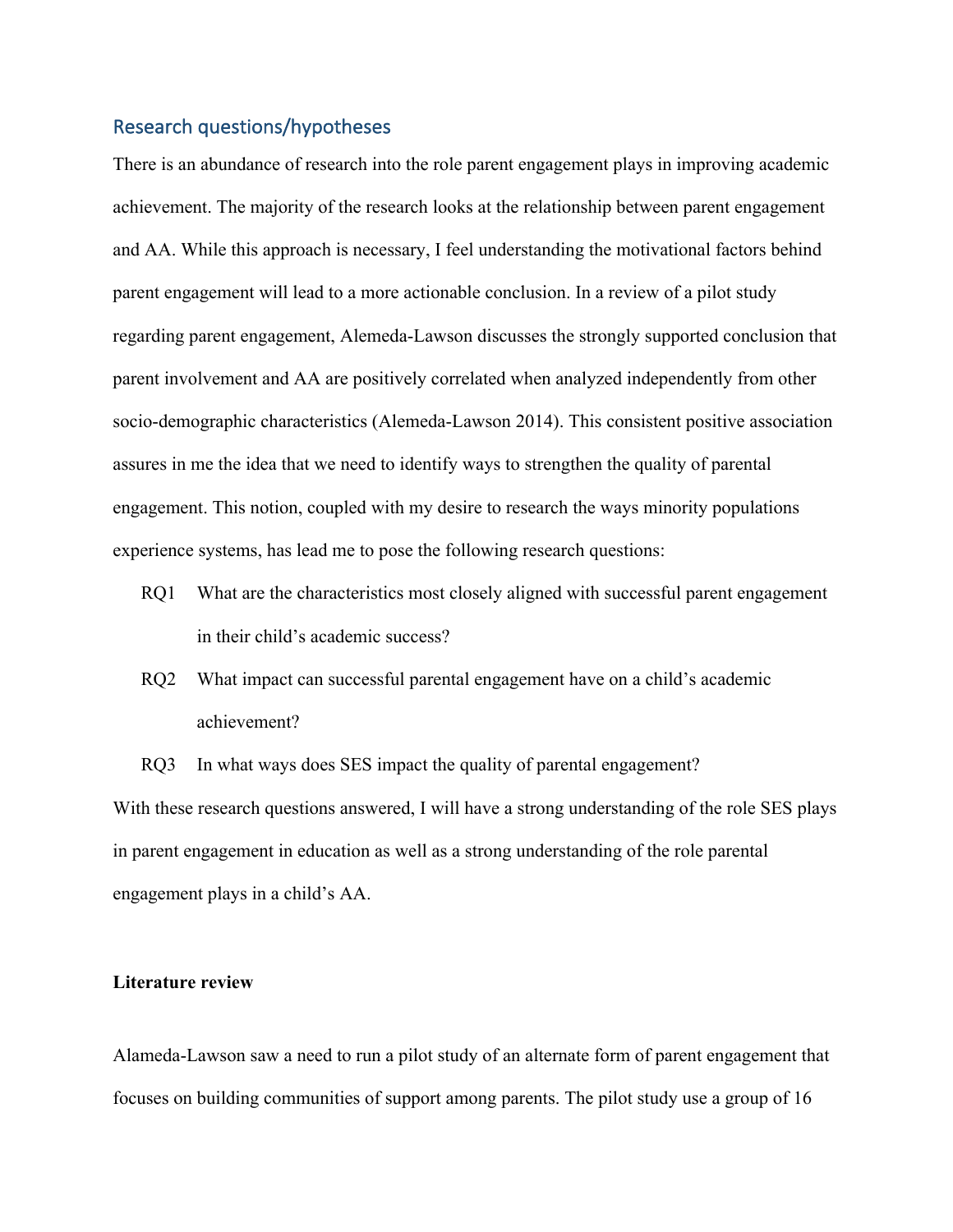parents who had completed an outreach training and had at least one child in at least the third grade. The study struggled to find a control group but eventually composed a group of students who shared the same classroom, gender, and ethnicity as children in the test group. The study collected data from parents in both the control group and the test group and incentivized the data collection process. The study by Alameda-Lawson looked at child's academic achievement in comparison with parent empowerment and school-directed parent involvement in an attempt to find a difference between the social based pilot and the traditional forms of engagement (Alameda-Lawson 2014). Altschul looked specifically at the involvement of parents of Mexican American youth. The study analyzed data from the National Education Longitudinal Study from 1988. The NELS is nationally representative. They analyzed the NELS with respect to  $8<sup>th</sup>$  grade parent involvement and compared this to  $10<sup>th</sup>$  grade academic achievement. They study looked at parental involvement with school organizations, discussion of school-related issues between parents and students, parental help with homework, parent and child involvement in enriching activities, educational resources in the home, and allocation of resources to extracurricular instruction. The study by Altschul controlled for generation, child's sex and family income (Altschul 2011). In contrast, the study by Dumont and their team conducted in 2014 looked at the quality of parental homework involvement. Similarly to the study by Altschul, the study by Dumont analyzed data from a past collection. This study used data from the Tradition and Innovation in School Systems Study. The average age of students analyzed was 11.10. This study measured parental homework involvement and compared it to students' academic functioning, reading achievement, reading grade, reading effort, homework procrastination, socioeconomic background (occupational status, educational background and immigrant background).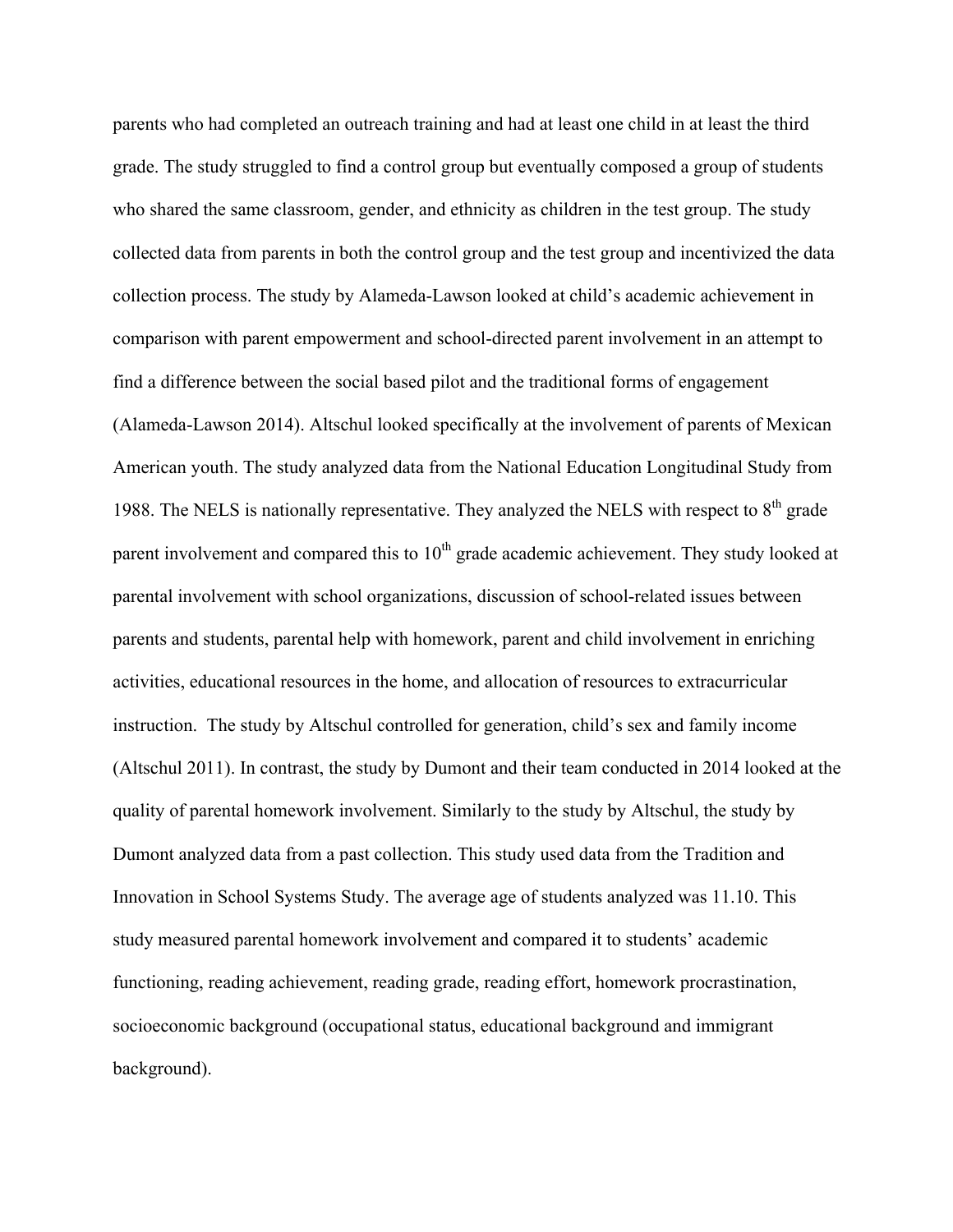McNeal, in 2001, looked at how socioeconomic status impacts parental involvement and the subsequent influence on cognitive and behavioral outcomes. This study is similar to the study by Altschul (2011) in that it used data collected from the NELS. The final sample used to measure drop out was made up of 15,663 cases and the final sample used to measure behavior outcomes was 11,401 cases. The study looked at four distinct factors: parent-child discussion, parentteacher organization involvement, monitoring, and educational support strategies. The factors were weighted and compared with academic achievement (McNeal 2001). Finally, Park and Halloway (2013) studied the direct impact of SES on the quality of parental involvement in adolescents' education. Their study used nationally representative data from the Education Survey of the 2007 National Household Education Surveys Program. With this data they then selected all Black, White and Latino participants who had a child in high school. They ended up with 3,248 respondents. Park and Halloway measured school outreach efforts and parent satisfaction, parental motivational beliefs, and parent involvement and compared them with parent demographics to identify demographic based trends (Park and Halloway 2013).

Parents are just one half of the parent school equation. Much of the rhetoric in the field of parent engagement in education reviews the quality and quantity of school outreach to parents and how that outreach is perceived by parents. In a study evaluating the impact of SES on parent involvement, Park and Halloway collected data on the perception of school outreach and how this perception impacted the quality and quantity of engagement of parents. Park and Halloway reference a 2007 study by Hoover-Dempsy and Sandler (HDS) that outlines the three most influential factors in parent engagement. The second of these factors is the parent's perception of the school's outreach methods. Through their research, Park and Halloway concluded that the quality of a school's outreach methods was strongly associated with level of engagement. More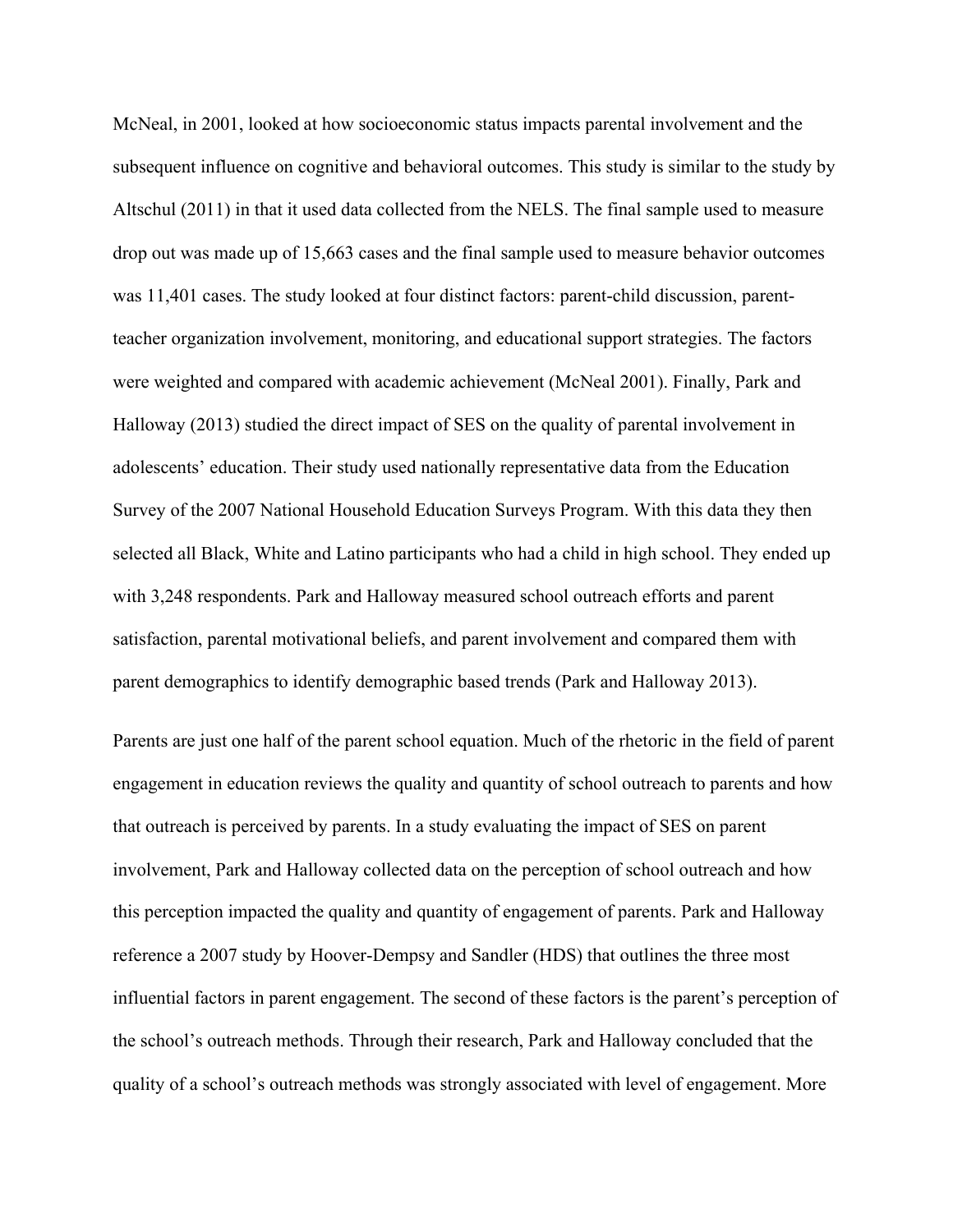importantly, the study concluded that the parent's perception of the authenticity of the outreach strongly correlated with the level of engagement for black families (Park and Halloway 2013). The discussion surrounding the influence of school outreach on parent engagement is expanded by Ralph B. Mcneal Jr in a 2001 study. To expand upon the research in this field, McNeal posits that school outreach is mediated by the parent's social capital. He discusses that without significant social capital, the parent does not have the capacity to absorb invitations from schools to be involved. McNeal analyzed data from the National Educational Longitudinal Study (NELS) to interpret the social barriers present between school outreach methods and parent engagement. This analysis states that minority families and families from poor households experience social capital differently. Their students are expected to perform more poorly in academic settings and, in response the teacher outreach efforts are reduced (McNeal 2001).

In many developed nations, child learning does not stop at the classroom door and neither does the opportunity for parent engagement. Research surrounding parent engagement into homework is primarily focused on the quantity of homework engagement and less focused on the quality of homework engagement. In Altschul's 2011 study, they concluded that parental engagement with homework is negatively correlated with academic achievement. In other words, parent engagement in homework support is correlated with decreased academic achievement. This is especially true with children of low income families of color. In their study that looked specifically at Mexican American youth, Altschul surveyed parents to find that on average parents engage in homework help 1-2 times per month (Altschul 2011). Park and Halloway also interpreted the role SES plays with regard to parental engagement in home-based support. With regard to SES, they found that high-SES parents were less likely to provide home-based support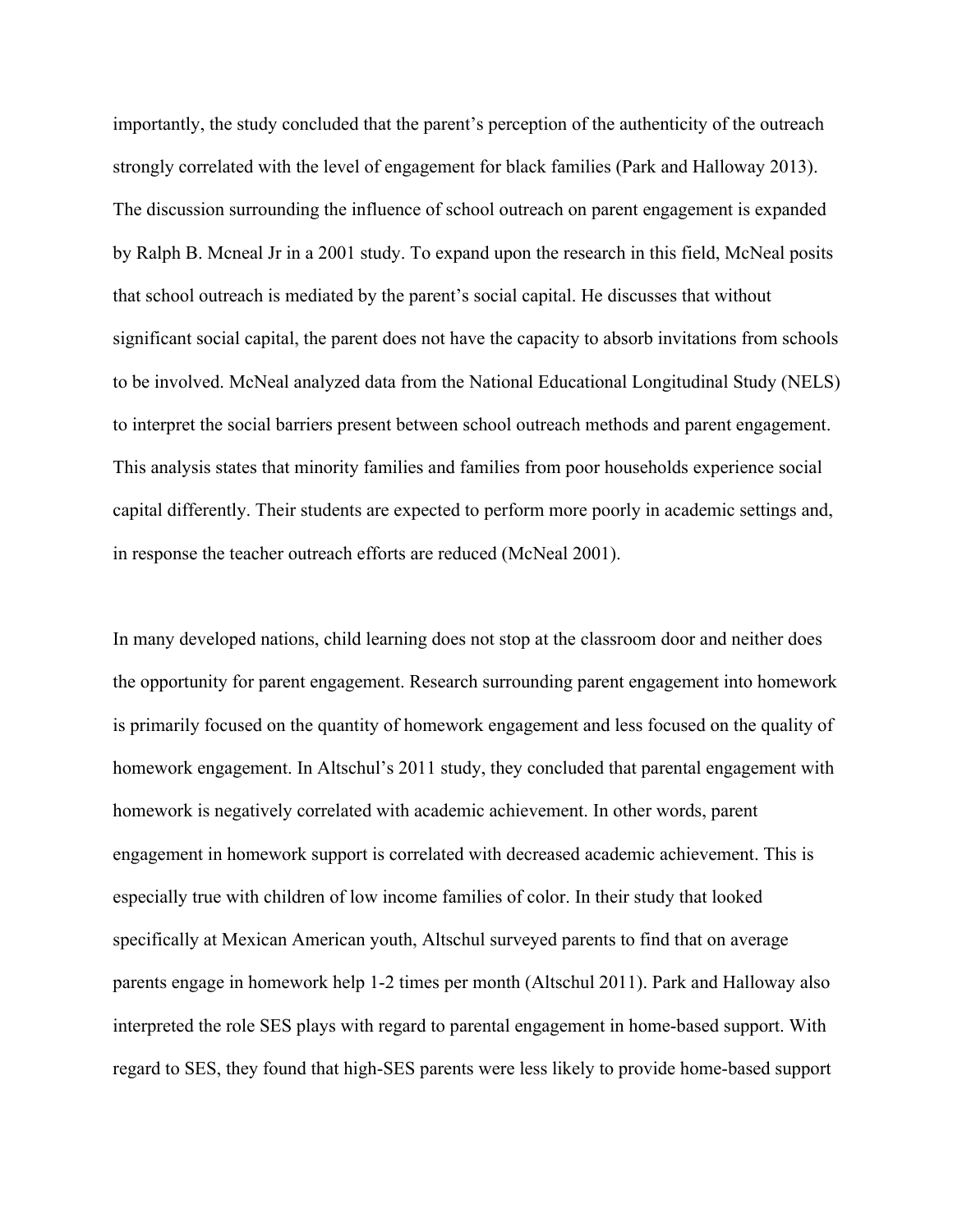than low-SES parents (Park and Halloway 2013). Dumont et. al found in their 2013 study that immigrant status was the strongest predictor of the quality of parental homework engagement. Time is of the essence in the study conducted by Dumont and their team. They discuss the shifting role parents play as their child ages through education. Specifically, they discuss the detrimental impact of parental homework control (Dumont et. al 2013).

In a strong majority of the research, parent beliefs, parent self efficacy and parent empowerment have a strong correlation with academic achievement in children. Park and Halloway discuss the role parent educational expectations play in the AA of children. They found that income, mothers' education, and being a black participant all had significant impacts on educational expectations. The first of the three influential factors outlined but the HDS model is parents' belief in the efficacy of their school engagement (Park and Halloway 2013). In a pilot study, Alameda-Lawson found that parent empowerment is positively and significantly associated with reading scores but not math or language scores. In other words, when parents experience high levels of empowerment their children are more likely to receive increased standardized reading scores. To measure parent empowerment, Almeda-Lawson used the Empowerment Outcomes Assessment – a 25 item Likert scale assessment (Almeda-Lawson 2014).

A family's socioeconomic standing significantly impacts the family's access to resources. This remains true as a family attempts to incorporate academic resources into their out of school support. In their study of Mexican American youth and the quality of parent academic engagement they receive, Altschul quantitatively measured the number of school-related items that may contribute to AA. They found that parents investing money to improve their child's AA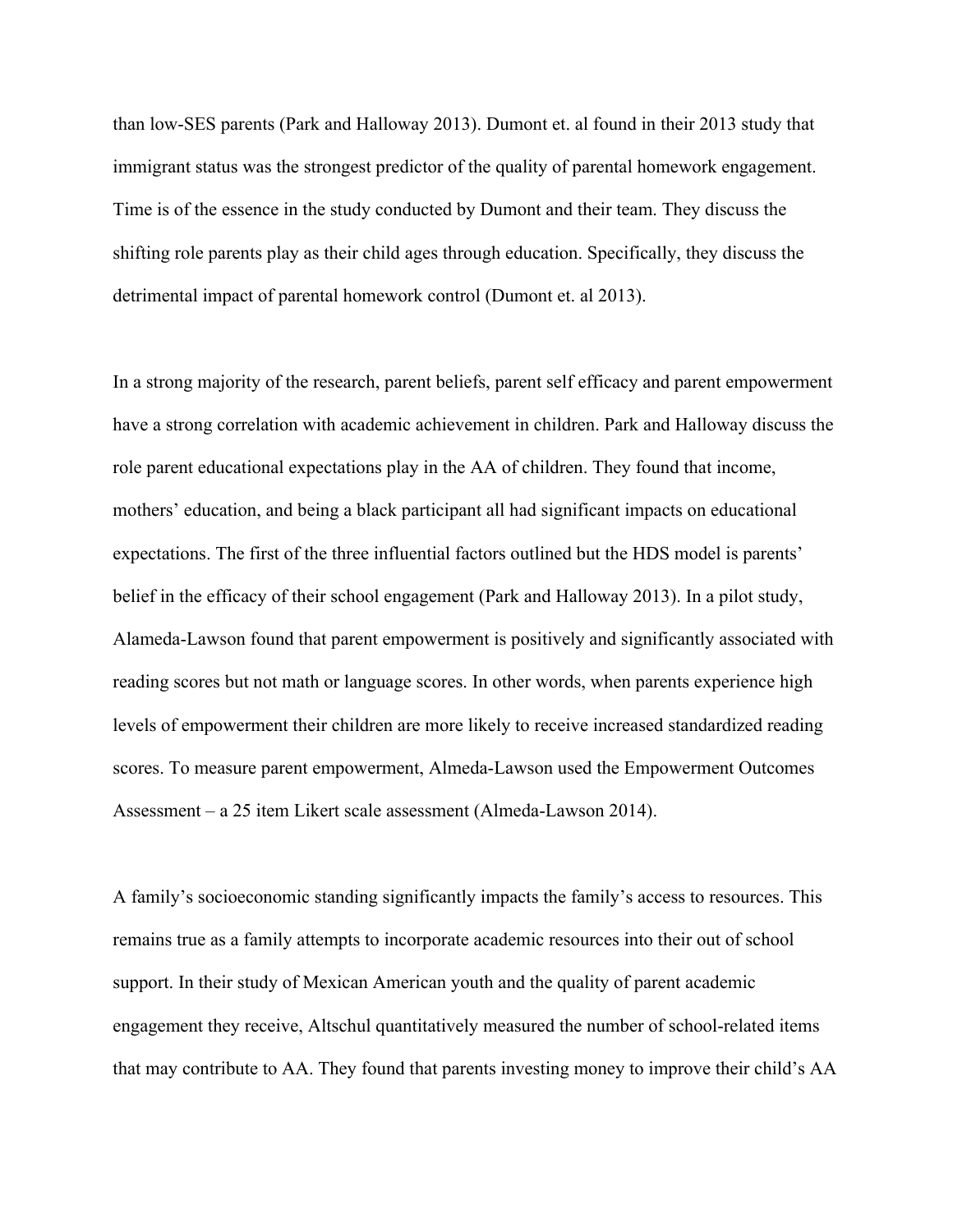in the form of resources or extracurricular instruction had a greater impact than parents investing their time (Altschul 2011).

The research provides reason to engage in the improvement process for parental engagement because the outcomes are mostly positive. Park and Halloway discuss the importance of parent engagement in their research. They comment to parent engagements ability to increase academic achievement, increase child engagement in education, and decrease dropout rates. They reference the inclusion of parental engagement as one of the six points outline in the No Child Left Behind Act (Park and Halloway 2013). McNeal goes further with the discussion to outline the varying affect present in parental engagement across SES. For example, McNeal concludes through his research interpretation of the NELS that children of parents with social capital are more likely to have increased achievement and reduced non-normative behavior. In addition, McNeal concludes that parents from high SES are more likely to have the ability to call upon their social capital to increase their child's AA. In an overarching conclusion, McNeal states that the positive influences attributed to parental involvement are only present in families with high-SES. Not only do families from high-SES experience more parental engagement but they also engage in consistently higher quality parental engagement (McNeal 2001). In their focused analysis of parent involvement in homework, Dumont and their team conclude that parental involvement with homework can have both positive and negative effects on AA. They state that parental control is detrimental to AA while parental structure promotes increased AA (Dumont et. al)

## **Discussion**

The research in this field is similar in many methodological ways. The majority of the studies used data pools that were nationally representative. This adds validity to the results and makes the findings more applicable to the general population. Uniquely, the study by Alameda-Lawson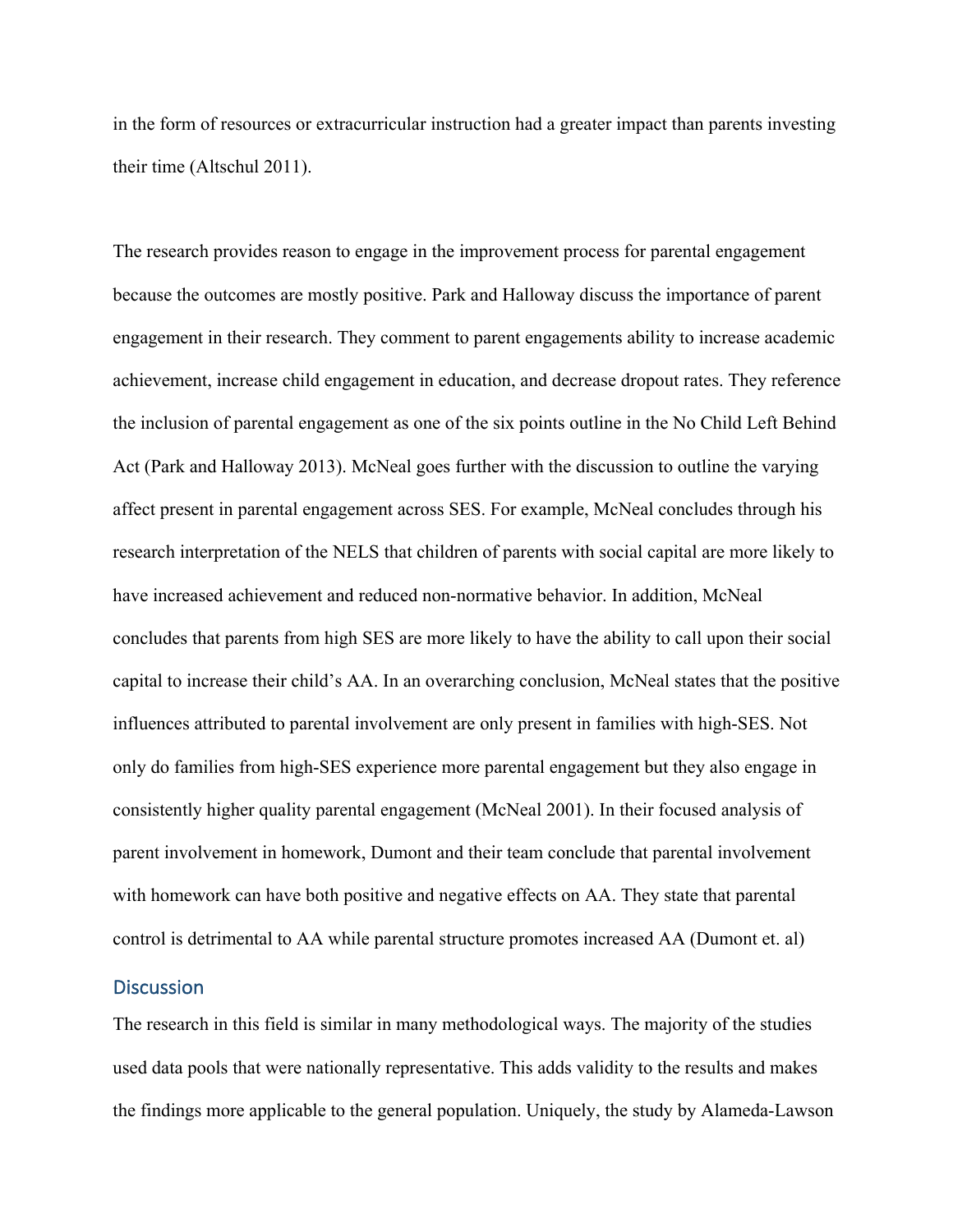(2014) focused on the data of an alternate solution and the likelihood that it will produce more significant results. Each article addressed the interconnected nature of race and SES by controlling the appropriate factors.

Through the research, it is clear that parent engagement has significant opportunity to positively correlate with academic achievement. That being said, for families living in lower socioeconomic statuses, access to high quality parent engagement is often restricted. Successful parental engagement is attributed to an interlocked system of support composed of self-efficacy with regard to engagement, increased presence of school-related resources, high quality homework structure, and authentic high-quality school outreach. Reduced socioeconomic status often provides barriers to each of these components of successful parental engagement. If successful, parental engagement can correlate positively with increased academic achievement and reduced behavior problems in school.